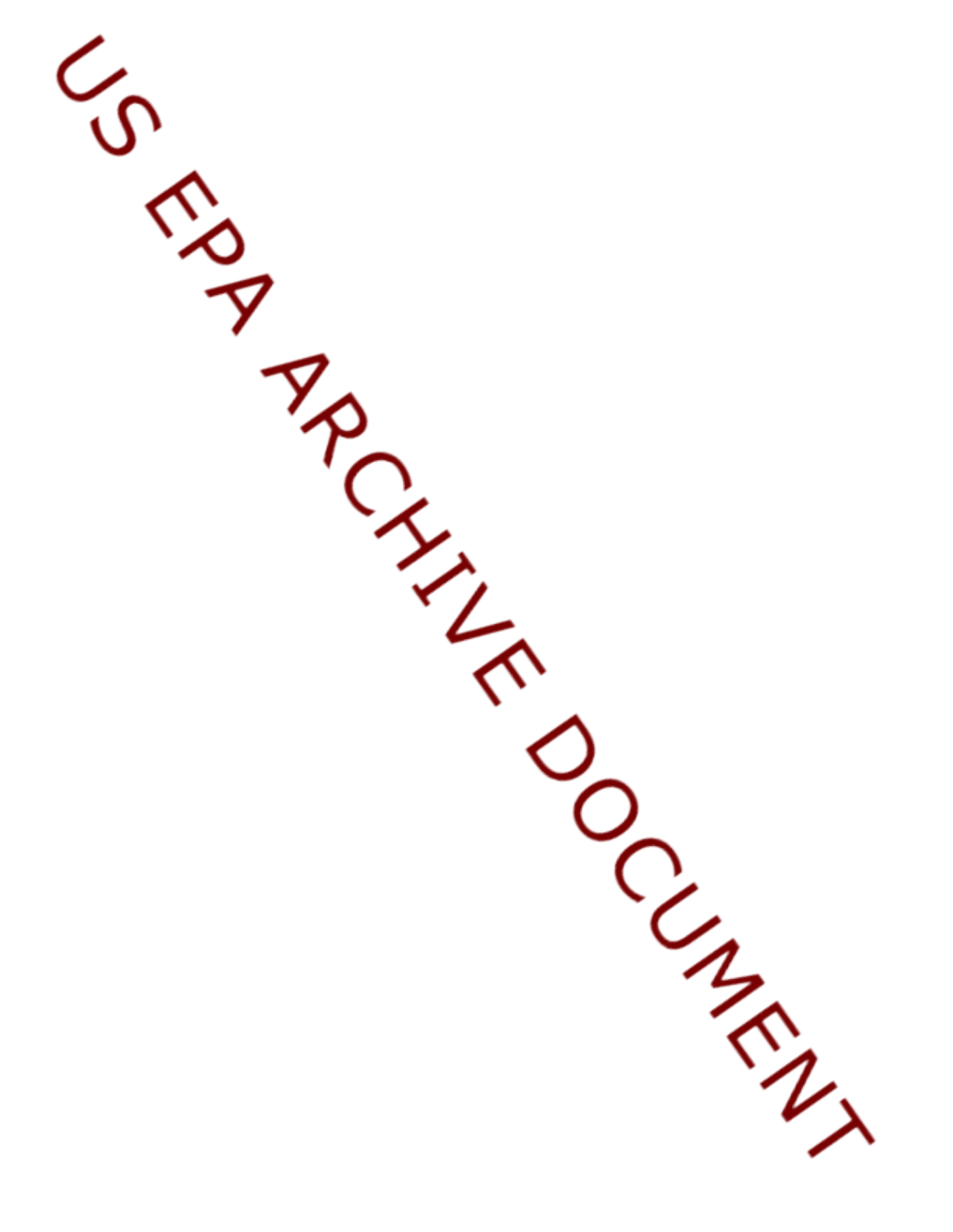# **AGENCY:** Environmental Protection Agency (EPA) **TITLE:** "COMMUNITY ACTION FOR A RENEWED ENVIRONMENT (CARE) PROGRAM " ACTION: Request for Proposal (RFP) Amendment No. 1 **RFP NO**: EPA-OAR-IO-08-02 **CFDA:** 66.035 **DATE:** February 12, 2008

**SUMMARY**: This notice is to add supporting attachments (2) to above referenced RFP.

Accordingly,

Attachment I shall read as follows,

## **2008 SAMPLE TEMPLATE FOR CARE PROPOSAL PACKAGE**

#### **I. Title Page - should contain the following information only**

- A. Name, address and phone number of organization applying
- B. Name and location of the Community
- C. Name of a contact person
- D. Whether you are applying for a Level 1 or Level 2 grant
- E. The amount of money requested.

### **II. Proposal (10 page maximum)**

**A. Project Title** -- Please include the city, state/tribal identification in the title.

**B. Organization Overview** -- An overview of the applicant's organization, its mission, and pertinent related experience.

**C. Community Profile** -- A profile of the community served by the proposed project

**D. Project Description** -- A summary of the project and an explicit description of how the proposed project specifically addresses each of the applicable evaluation criteria in Section V. Applicants must submit information addressing, and responding to each of the evaluation factors in Section V of the RFP. To assist potential applicants in the preparation of their proposals, EPA has provided "suggested types of information" in Appendix C of the RFP.

## **Level I project description should include a reasonable level of detail on the:**

- Project's purpose, in a brief concise paragraph
- Extent of environmental and public health problem affecting the community
- Project goals and performance plan with proposed timeline
- Community involvement/collaboration/partnership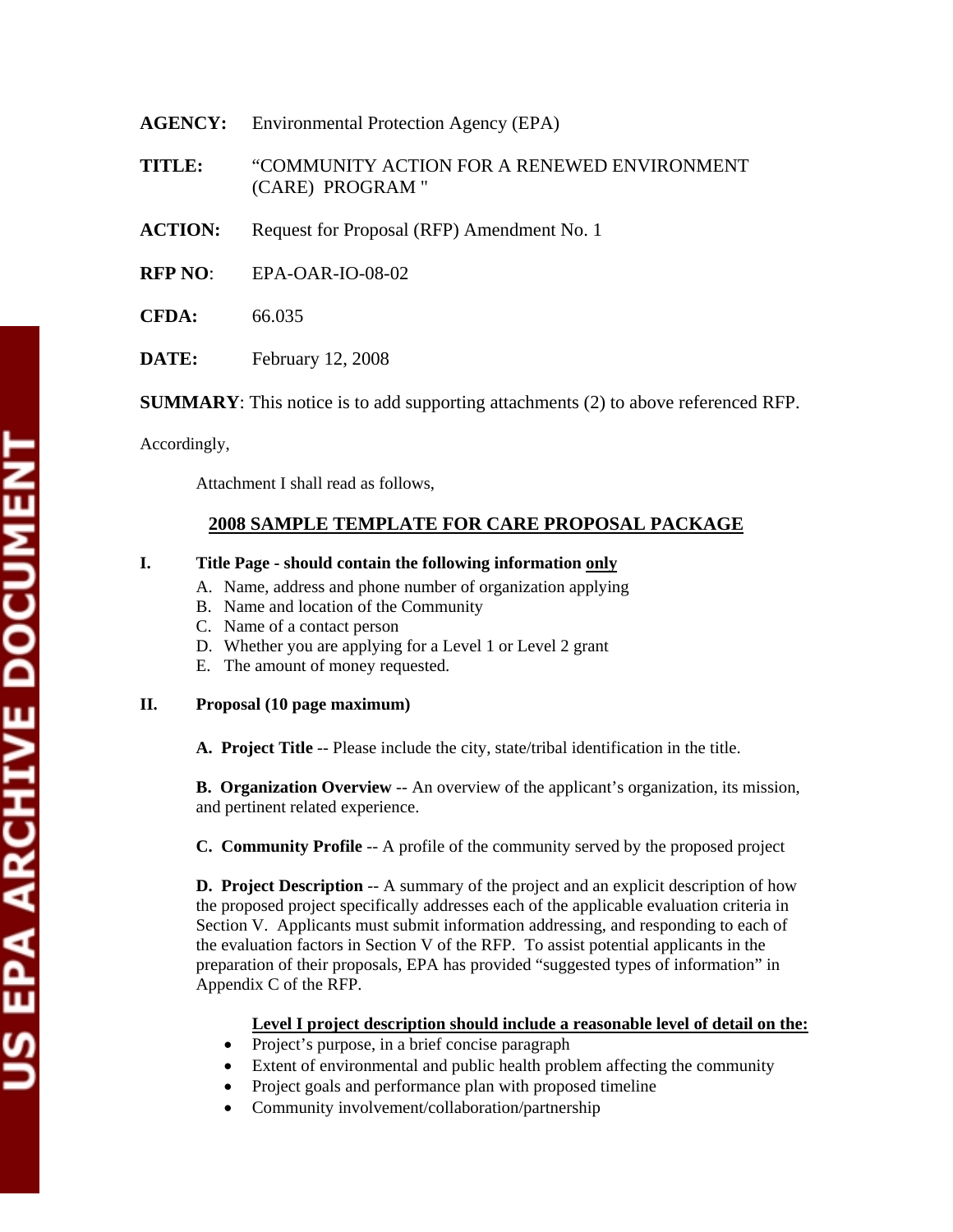- Alignment with the CARE strategies (as identified in Section I.B.2)
- Tracking and measuring environmental results, including a plan with milestones for tracking and measuring progress towards achieving the expected project's outcomes and outputs
- Applicant's programmatic capability

#### **Level II project description should include a reasonable level of detail on:**

- Project's purpose, in a brief concise paragraph
- Environmental issues and community concerns including both those considered and the ones identified to be addressed by the project
- Project goals and performance plan with proposed timeline
- Names of the members of the broad-based stakeholder group (those who participated in Level I work and those who will be part of the Level II project).
- Results of the Level I work including the priority risks
- Ability to leverage new resources and sustain community efforts to understand and improve the environment
- Project's alignment with CARE strategies (as identified in Section I.B.2)
- Tracking and measuring of environmental results, including a tracking and measurement plan with milestones, that address the progress of achieving the expected project outcomes and outputs
- Applicant's programmatic capability

**E. Key Personnel** -- Brief biographical sketches of key technical experts who will be involved in the proposed project.

**F. Budget** – A detailed budget which reflects the tasks/activities proposed for the CARE project. In addition, please provide an approximation of the percentage of the budget designated for each major activity. (See Appendix B)

#### **III. Letters of Support**

These are references or letters confirming the commitment of other organizations or individuals in the project

#### **IV. Other Supplemental Information**

**Please make sure that you and your project are eligible and fit the CARE program model** 

- **Level I Grant Applicants can submit no additional ma**terial
- **For Level II Grant Applicants Only:**

Additional supplemental information can only be provided to demonstrate that the applicant has met the threshold criteria for a Level II grant (e.g. membership lists, meeting notes, reports).

You can submit no more than five (5) attachments of no more than 50 TOTAL pages of substantiating materials.